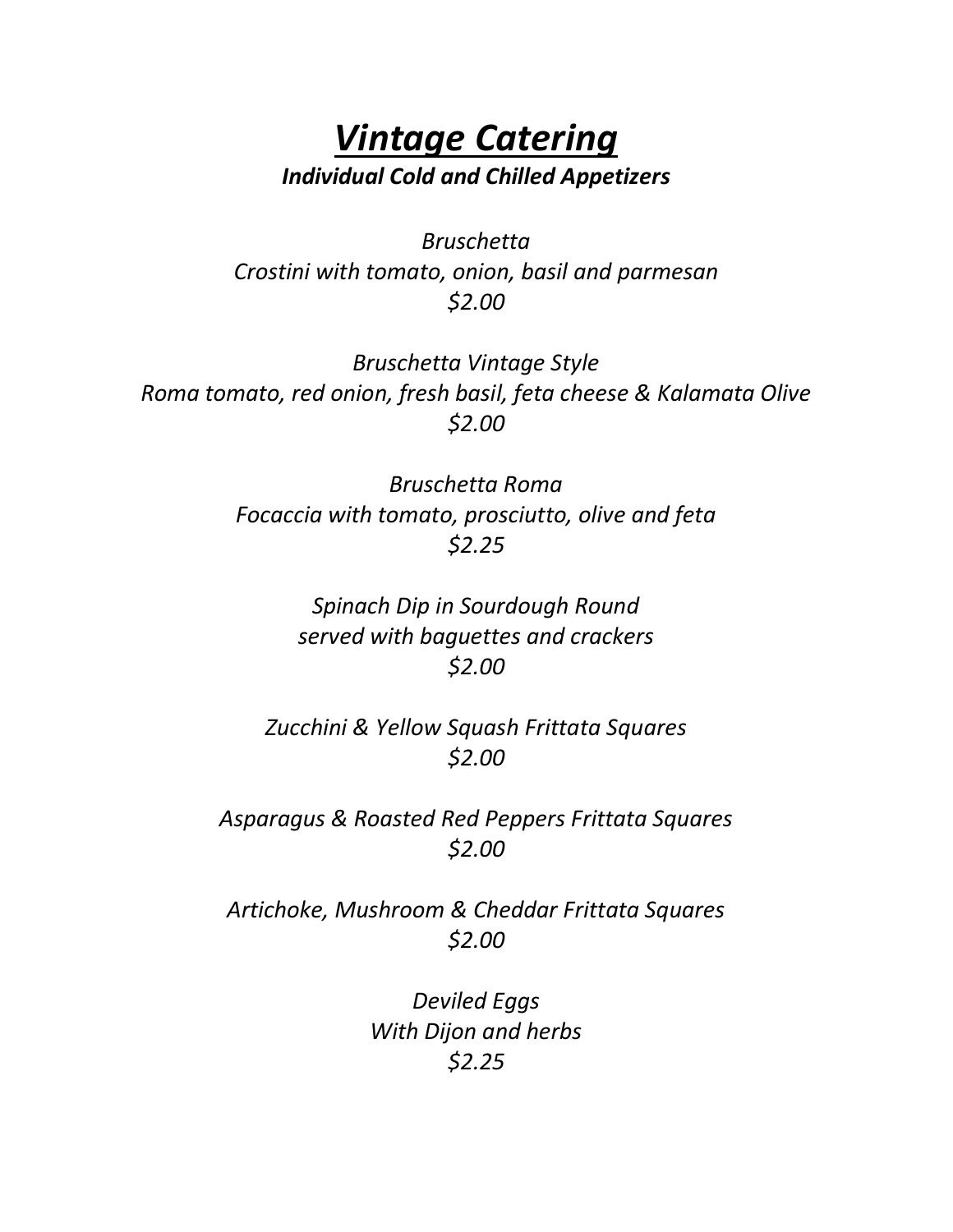*Deviled Eggs with bay shrimp garnish \$2.25*

*Marinated Goats Cheese served with crackers and baguettes \$2.00*

*Crudite Basket served with ranch dip or hummus \$2.50*

*Gourmet International Cheese Board served with assorted crackers \$3.00*

*Fresh Seasonal Fruit Cube Display \$3.00*

> *Fresh Fruit Skewers \$3.50*

*Cantaloupe & Honeydew Wedges wrapped in prosciutto \$2.50*

*Antipasto Skewers Salami, mozzarella, Spanish olive, roasted red pepper and pear tomato \$3.00*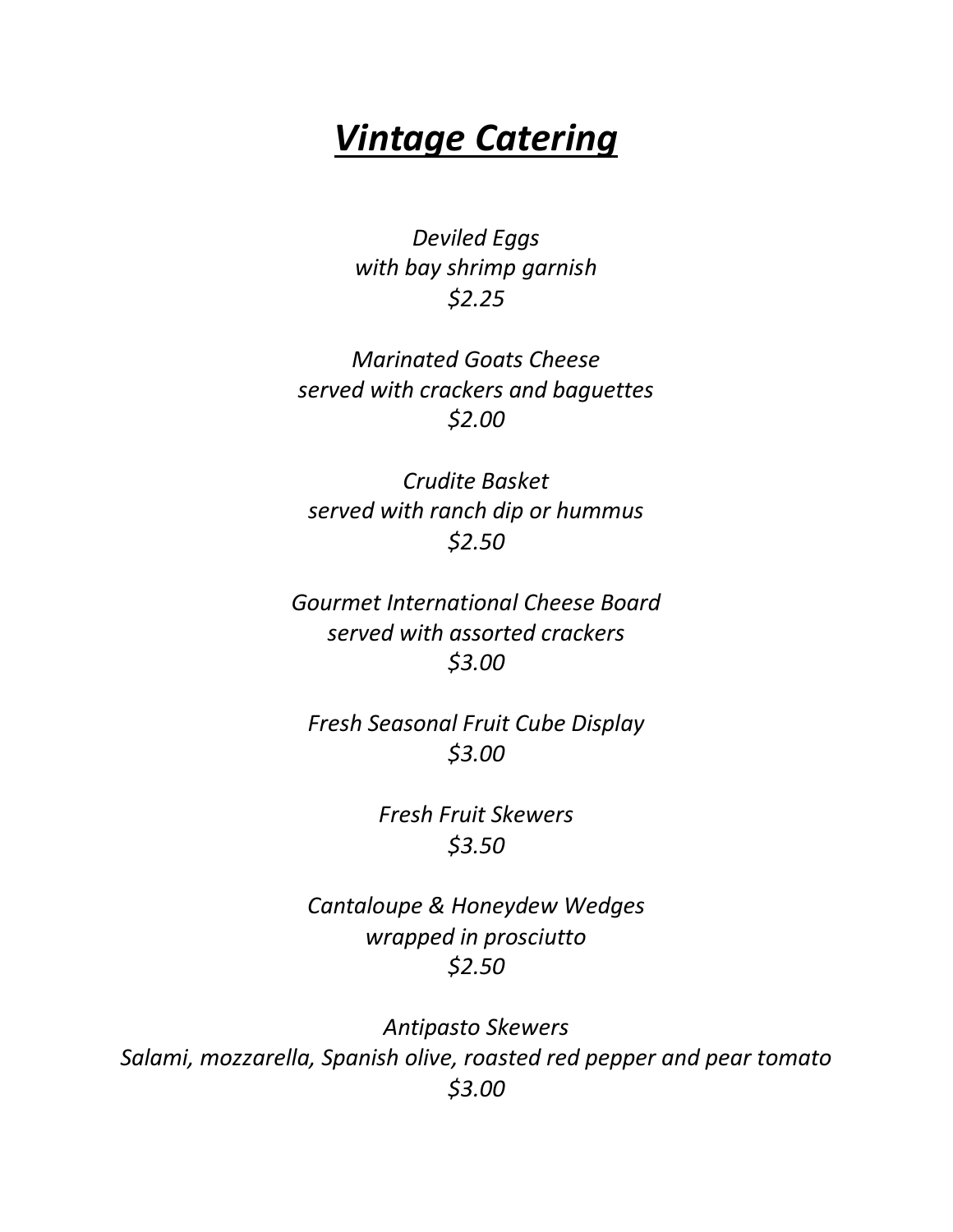*Caprese Skewers tomato, mozzarella, basil and balsamic drizzle \$2.00*

*Pinwheel Assortment Lavosh cracker bread with roast beef, turkey, ham and roasted vegetables with cream cheese \$2.25*

> *Thai Filo Tarts chicken in a peanut sauce \$3.00*

*Assorted Finger Sandwiches roast beef, turkey, ham and roasted vegetables \$2.00*

*California Roll served with wasabi and pickled ginger \$4.00*

*Chilled Jumbo Prawns served with spicy cocktail sauce and lemon \$4.00*

> *Pesto Shrimp or Baja Shrimp \$3.00*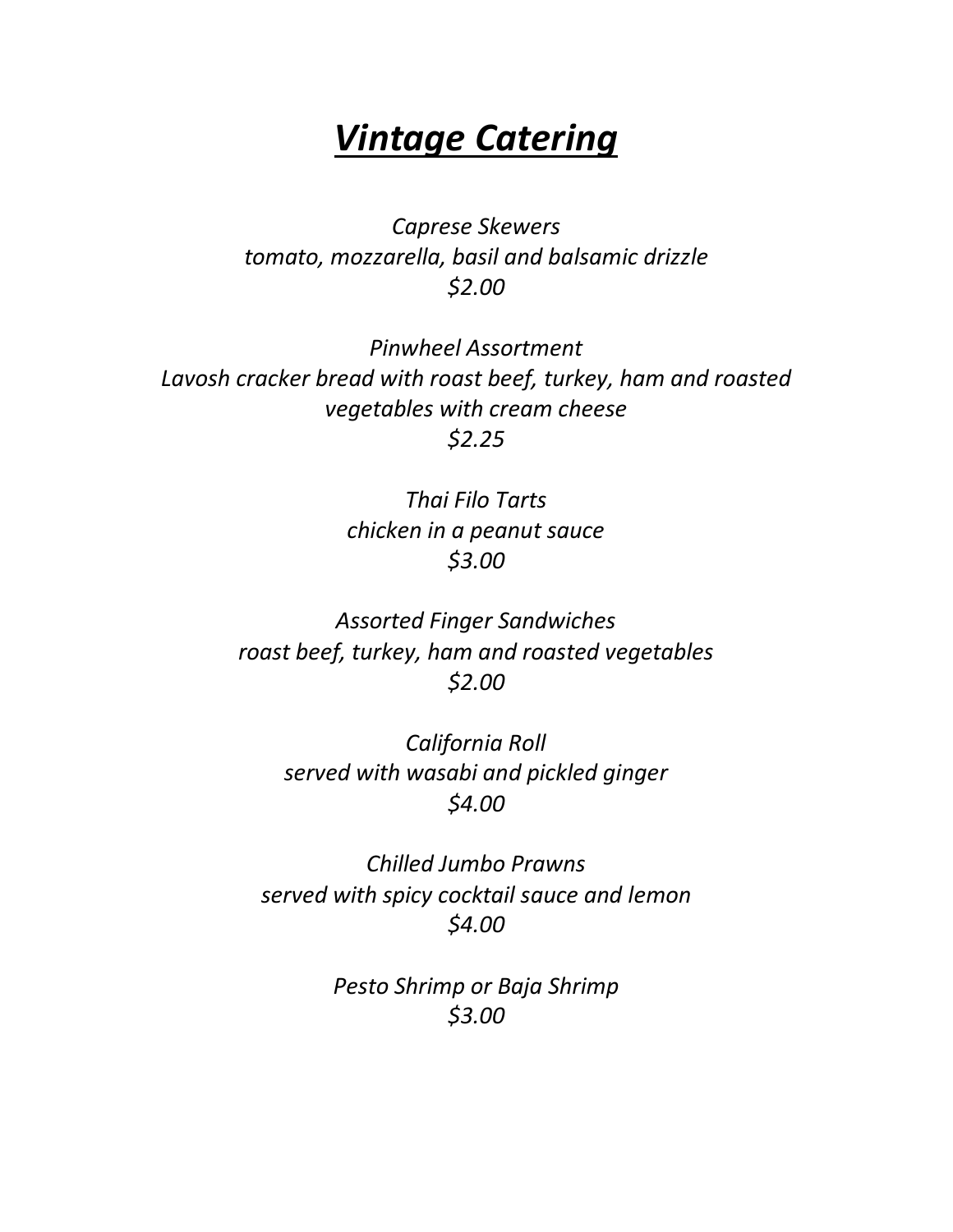*Mini Shrimp Cocktail \$3.00*

*Mini Shrimp Ceviche Cup \$3.00*

*Shrimp Mousse served with crackers and baguettes \$2.00*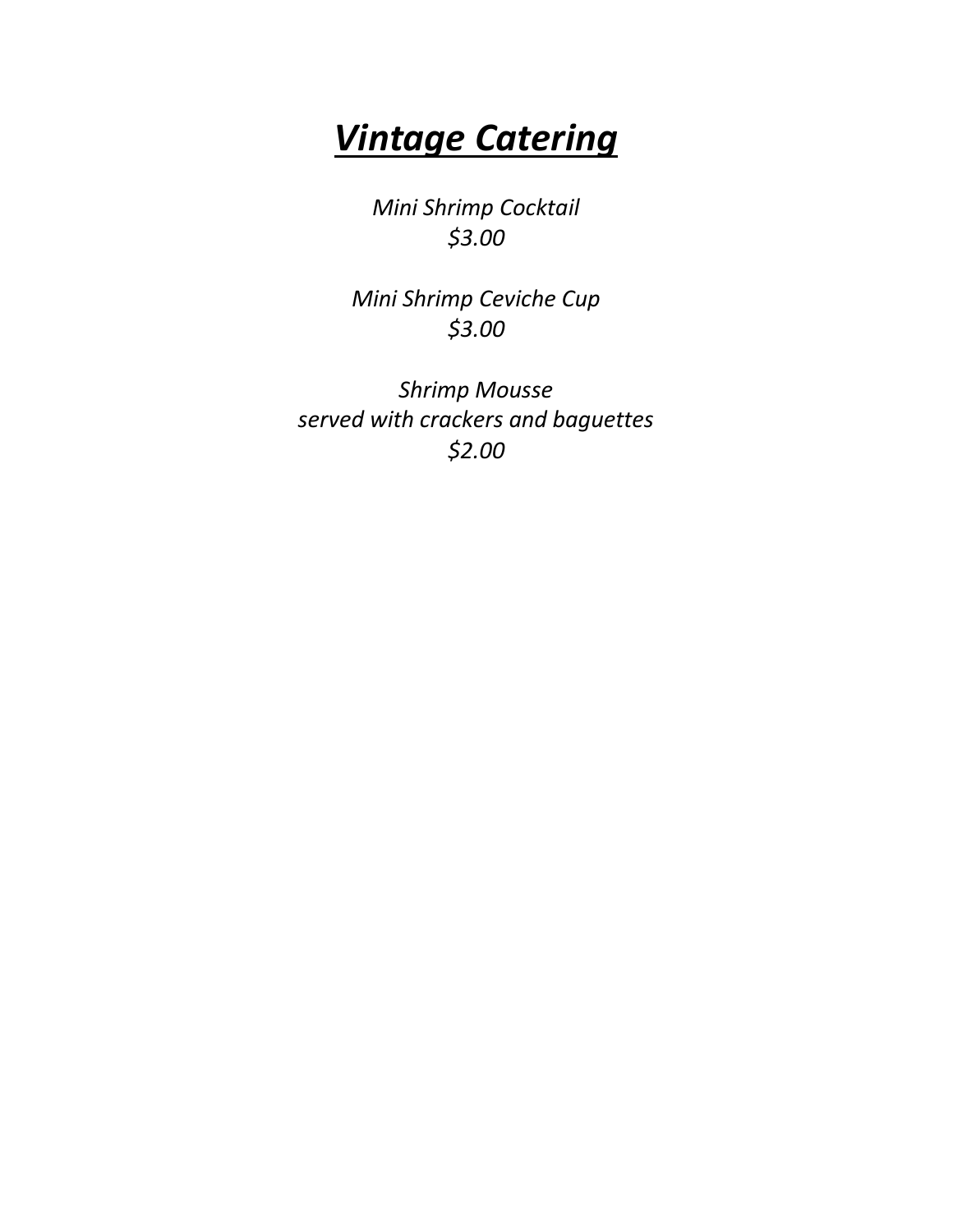

*Cocktail Meatballs Swedish, Italian or BBQ Sauce \$2.25*

*Assorted Savory Quiche Tartlets \$2.00*

> *Thai Chicken Satay Served in a peanut sauce \$2.75*

> *Beef Skewers Served in a teriyaki sauce \$2.75*

*Spanakopita Triangle filo filled with spinach feta cheese \$2.50*

> *Chicken Drummettes Served with ranch dip \$2.50*

*Italian Sausage Rolls wrapped in puff pastry \$2.25*